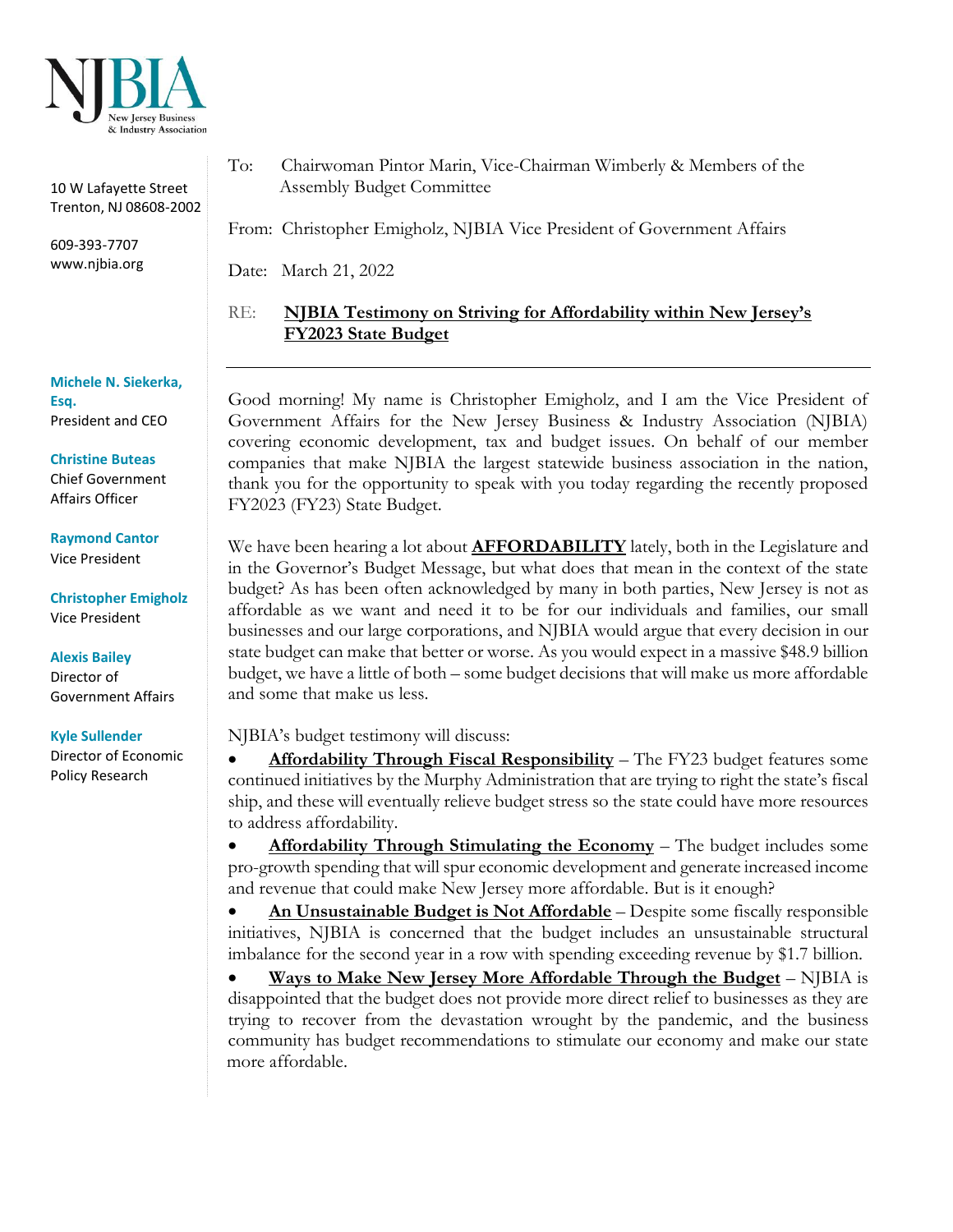### **Affordability Through Fiscal Responsibility**

NJBIA is pleased to see several features of the FY23 budget that can be described as responsible budgeting. Governor Murphy deserves credit for his second straight proposed budget with a **full pension payment** of \$6.8 billion. The looming and increasing pension payments hung over every budget, governor and Legislature for decades, and reaching 100% of the payment for two years in a row is an achievement that can finally start to free up money in the budget to hopefully be used for future affordability initiatives.

This budget also continues Governor Murphy's strong record of budgets with a bigger cushion. The budget proposal includes adding another \$2 billion back into our State's **Surplus Revenue Fund or Rainy Day fund**. It includes a surplus of \$4.2 billion and puts another \$1.3 billion into the **Debt Defeasance and Prevention Fund**. These budget best practices, especially after the unnecessary borrowing of billions a few years ago, are all strongly supported by NJBIA, and will focus future state revenues on things to grow our economy rather than debt service and paying off other old liabilities.

It is also a strong positive for the budget proposal that it is the second in a row that includes **NO proposed tax increases**. Governor Murphy's first three budgets included billions in new taxes, while last year's and this FY23 proposal rely on revenue growth and prior years cushion without needing new taxes to support spending. A stable and predictable tax environment is important for economic growth and will lead to further natural revenue growth over time.

Also towards a more fiscally responsible budget, Governor Murphy deserves some credit for reducing **diversions** from certain specific funds such as the Clean Energy Fund and Affordable House Trust Fund. But NJBIA asks the Legislature to explore how to further reduce diversions from dedicated funds such as from workforce development funds in the Department of Labor & Workforce Development when we need more workforce development resources - not less - and from some licensing boards in the Department of Law & Public Safety at a time when we have workforce backlogs.

### **Affordability Through Stimulating the Economy**

NJBIA has long maintained there are three pro-growth spending areas that the state should focus on to stimulate the economy: **workforce development, infrastructure and innovation**. These types of spending are win-wins for employees and employers, and this budget includes examples of all three. They will help our economy get back to higher-paid sustainable jobs that produce things as opposed to the economy we have unfortunately slipped into with lower-paid and more volatile service jobs.

For workforce development, the budget includes \$22.5 million for apprenticeship programs, \$2.5 million towards the new Pay It Forward public-private partnership, \$5 million added for a new Wind Institute for Innovation & Training, \$4 million for a new pilot program to pay for non-credit training courses at community college and vocational-technical schools and plans to use federal American Resecure Plan funds for green infrastructure, childcare and health care training. Investing in these kinds of workforce development programs will help employees improve their skills, and future job and wage prospects while they help employers better their workforce quality, fill open jobs and increase productivity. These new budget investments are also building off the exciting new career pathways program that NJBIA requested for our community colleges in last year's budget with which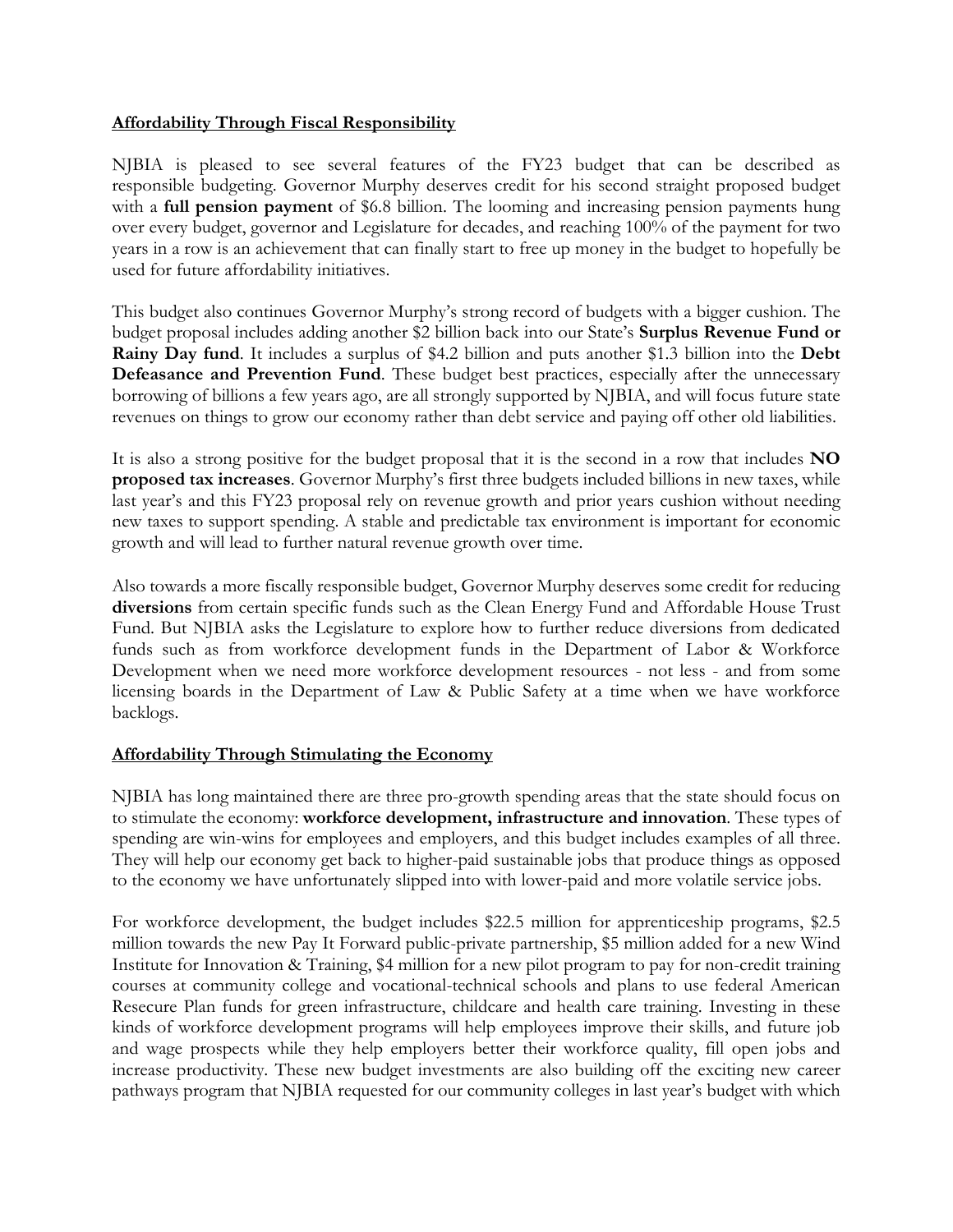NJBIA and our community colleges are partnering, "New Jersey Pathways to Career Opportunities." Thank you for including budget language to fund that initiative last year, and we look forward to working with you all to continue to improve workforce development opportunities in our state.

To support infrastructure improvements, the proposal includes using \$300 million from federal rescue funds to build affordable housing, \$430 million for school construction and renovation, \$400 million for higher education facilities that was previously announced and \$60 million to continue to support the Drinking Water and Clean Water Infrastructure Fund. Another \$65 million for new real estate initiatives is also included to broaden developer diversity, augment transit development and support stranded asset redevelopment. Also covered in the budget are sound investments in our state IT and UI infrastructure and electric vehicle infrastructure. When the budget is in a better cash position, as we find ourselves in because of stronger than predicted revenue performance, federal rescue funds and unnecessary borrowing, infrastructure is a great one-time, non-recurring use of those dollars that will not need to continue from budget to budget. Building something that lasts without requiring new recurring spending makes sense in the position we are in, and NJBIA hopes for more infrastructure spending with the federal funds that are still available.

To support our innovation ecosystem, the FY23 budget proposal includes increasing appropriations for NJMEP (NJ Manufacturing Extension Program), the Commission on Science, Innovation and Technology, \$30 million for the new Strategic Innovation Centers and plans to start the new \$300 million Innovation Evergreen Fund. These innovation investments all have the potential to attract talent, capital and jobs to our state.

We currently have billions of ARPA funds unallocated that can be used to immediately help our muchneeded workforce, such as in healthcare, where our critical workforce is on the front lines of the pandemic. More can be done in all three areas, especially with the unused American Rescue Plan Act (ARPA) funds, but these appropriations are a good start to what NJBIA hopes is more to come.

On top of those three pro-growth spending areas, NJBIA is also happy to see \$50 million in additional funding for the NJ Economic Development Authority's new **Main Street Recovery Program**. This state support is important for many small businesses that are struggling to recover from the pandemic.

### **An Unsustainable Budget is Not Affordable**

Despite some positives in the proposed state budget, NJBIA is concerned about the **level of spending**. The \$48.9 billion is the largest in state history and has grown more than 5% from the budget signed just over 8 months ago, and the proposed budget has grown by \$14.2 billion or 41% over the five Murphy budgets. Even though a substantial portion of that growth is due to pension payment increases, school aid growth and moving items from off-budget to on-budget, it is still worrisome. Even more concerning than the growth is the **structural imbalance** with this proposed budget spending \$1.7 billion more than is coming in with revenues. A budget with appropriations about 4% higher than revenues is not sustainable. **Budget sustainability often becomes an affordability issue, because an unsustainable structural imbalance has a nasty way of becoming sustainable through tax increases which our taxpayers just cannot afford.** The tax visuals and research later on depict why we can't afford more taxes.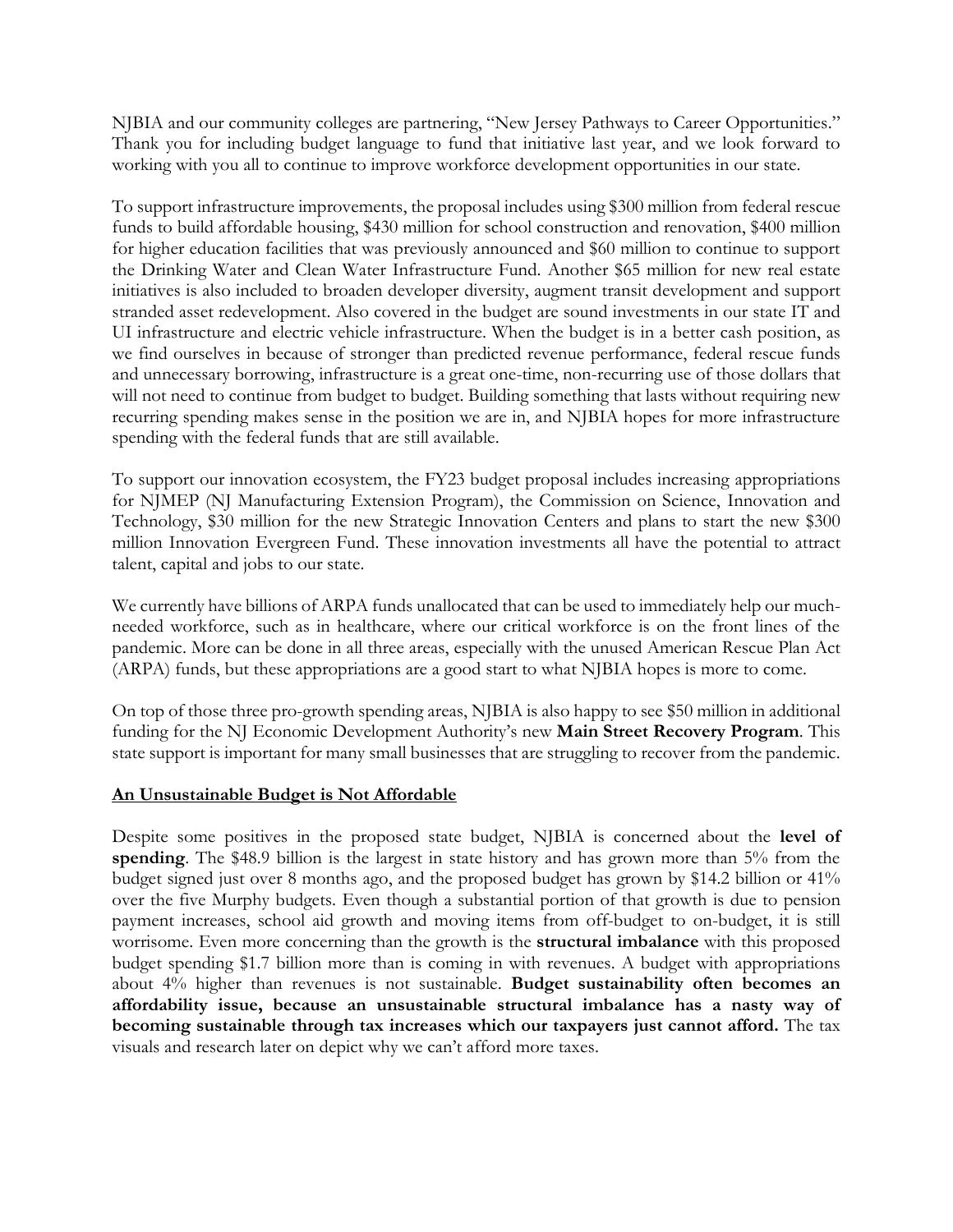The budget proposal fails to include any focus on **finding savings and efficiencies** as did prior proposals from Governor Murphy. It is easy to focus less on that when revenues are strong, but for sustainability purposes, the state should always be looking for further savings.

### **Ways to Make New Jersey More Affordable Through the Budget/NJBIA Budget Asks**

NJBIA would like to see more business relief in the budget, especially after what businesses have endured over the past couple years of COVID-19. The \$50 million Main Street funding is only 0.1% of the state budget and only for smaller businesses leasing new space or adding capital costs. To make New Jersey more affordable to do business in, additional relief is needed for all businesses whether that comes in the form of tax relief or further pro-business spending.

As mentioned above, NJBIA thanks you for the Community Colleges Pathways funding in last year's budget, and for a new FY23 workforce development investment. To bolster these efforts, we are seeking **\$5 million in additional community college funding to augment the Pathways program and extend it into childcare career pathways**. The pandemic has revealed how important the childcare industry is to our economy, and unfortunately, how vulnerable it can be, especially regarding its workforce. NJBIA has had discussions with some legislators about supporting a new childcare career pathways program in the FY23 budget just as you did last year with other industries in the state. This funding can support: 1) workers looking to get into and advance in childcare; 2) childcare businesses, many of which are small and woman/minority-owned; and 3) support the whole economy by better allowing working parents to get to work. Additional funding from our ARPA funds or underutilized state training funds can start a new childcare career pathways program and enhance the excellent Pathways work already moving forward.

On the workforce development and innovation side, NJBIA asks you for a **\$1 million appropriation to support the new robotics law**, A-2455 (Benson, Huttle, DeAngelo)/S-2204 (Greenstein, Oroho), that unanimously passed last year. That law was unfunded but created a new Robotics Competitions in Schools Fund in the NJ Department of Education that should be funded within this state budget. Robotics is an excellent way to get our next generation of workers into STEM and more technical jobs like manufacturing. It supports innovation and entrepreneurial skills and can make a difference over time in getting children to think about alternative technical careers to which they otherwise might not be exposed. An appropriation into this new fund would be a significant boost to school districts trying to launch robotics programs, students advancing their STEM skills and employers desperately in need of workers with technical skills.

In order to support workforce development and innovation for our manufacturing industry, NJBIA requests **\$685,000 more for NJMEP in the state budget to launch a marketing/branding campaign on why manufacturing jobs are great jobs**. NJBIA formally partnered with NJMEP to support our state's manufacturers in our new "Manufacturing Counts" program, and both NJMEP and NJBIA constantly hear from our manufacturer clients and members that a big part of the reason they cannot fill open jobs is that no one knows about the high pay and great benefits of manufacturing jobs. Too many people, especially young people, incorrectly think manufacturing is a dirty industry with low compensation, and a public relations campaign like this could make a huge difference towards addressing the workforce needs of manufacturers and getting many people into good jobs. As already stated, NJBIA was very happy to see NJMEP's increase in the budget, but this addition would further help our economy.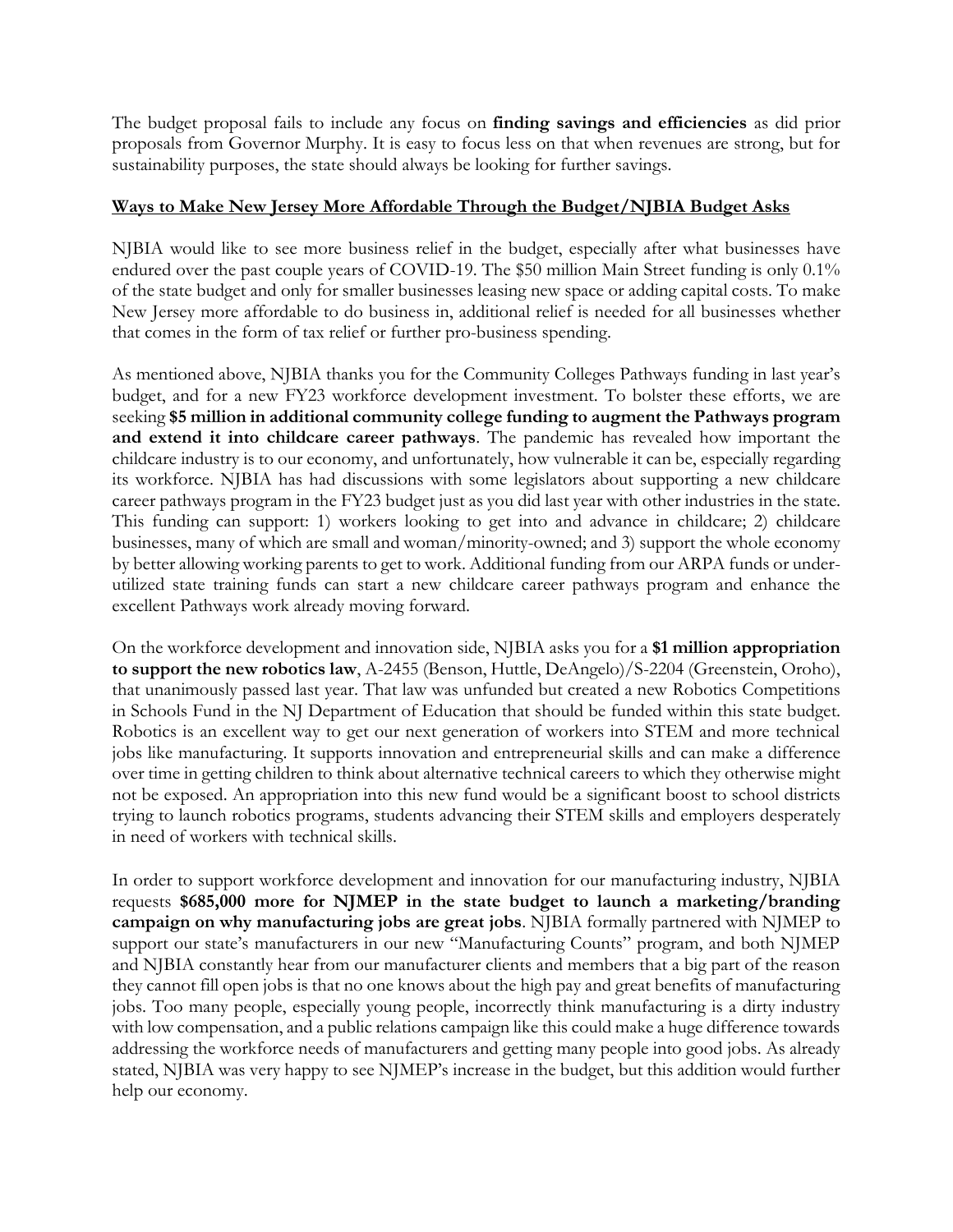NJBIA also seeks **a comprehensive plan from the Legislature and Governor Murphy on the best use for the billions remaining in federal ARPA funds**. The state has a transformational opportunity in front of us because of this money, and NJBIA believes that a plan to optimize its use focused on one-time spending in the already mentioned pro-growth areas of workforce development, infrastructure and innovation will improve our economy for generations to come. Examples like further investing in training for the healthcare workforce, clean water infrastructure, broadband and/or college laboratories could all stimulate our economy for years to come. NJBIA was disappointed last year with the little transparency or strategic planning behind the first ARPA uses in the FY22 budget, and we hope for a different more deliberative process during the upcoming FY23 budget deliberations.

In addition to targeted pro-growth spending, our business community needs **tax relief**. Committing to no new taxes in the recent gubernatorial campaign and holding the line on new taxes in the proposed budget are great things, but even better and necessary is lowering taxes. As can be seen in the attached NJBIA Regional Business Climate and below maps, New Jersey is an outlier on some taxes and our overall tax climate. We wonder why our state is slower to recover and/or create jobs coming out of a downturn, yet these sobering tax statistics matter to where businesses expand, relocate and/or start.

The new ANCHOR program may help with affordability for many New Jersey individuals and families, but the proposed program specifically excludes business. It is meant to provide property tax relief, and that is important given that we have the highest property taxes in the nation, significantly higher than most states as *evidenced by the attached index and below Tax Foundation map*. New Jersey is clearly a property tax outlier on the map below. Businesses pay about half of the property taxes in the state, and they comprise the largest tax that NJ businesses pay, yet they get no relief from the proposed ANCHOR program. Additionally, our taxpayers need direct property tax relief, or better yet reform, that will lower the tax bill rather than an unrelated check after property taxes are already paid. Towards that end, NJBIA hopes **S-330 (Singleton, Scutari)/A1012 (Webber, Conaway, Space)** becomes part of the FY23 budget discussions, because returning the energy tax receipts to municipalities with a mandate that the additional funds be used to reduce the property tax levy will lower property taxes for all by about 1%. We hope that the \$330 million required for this bill is considered in the FY23 budget.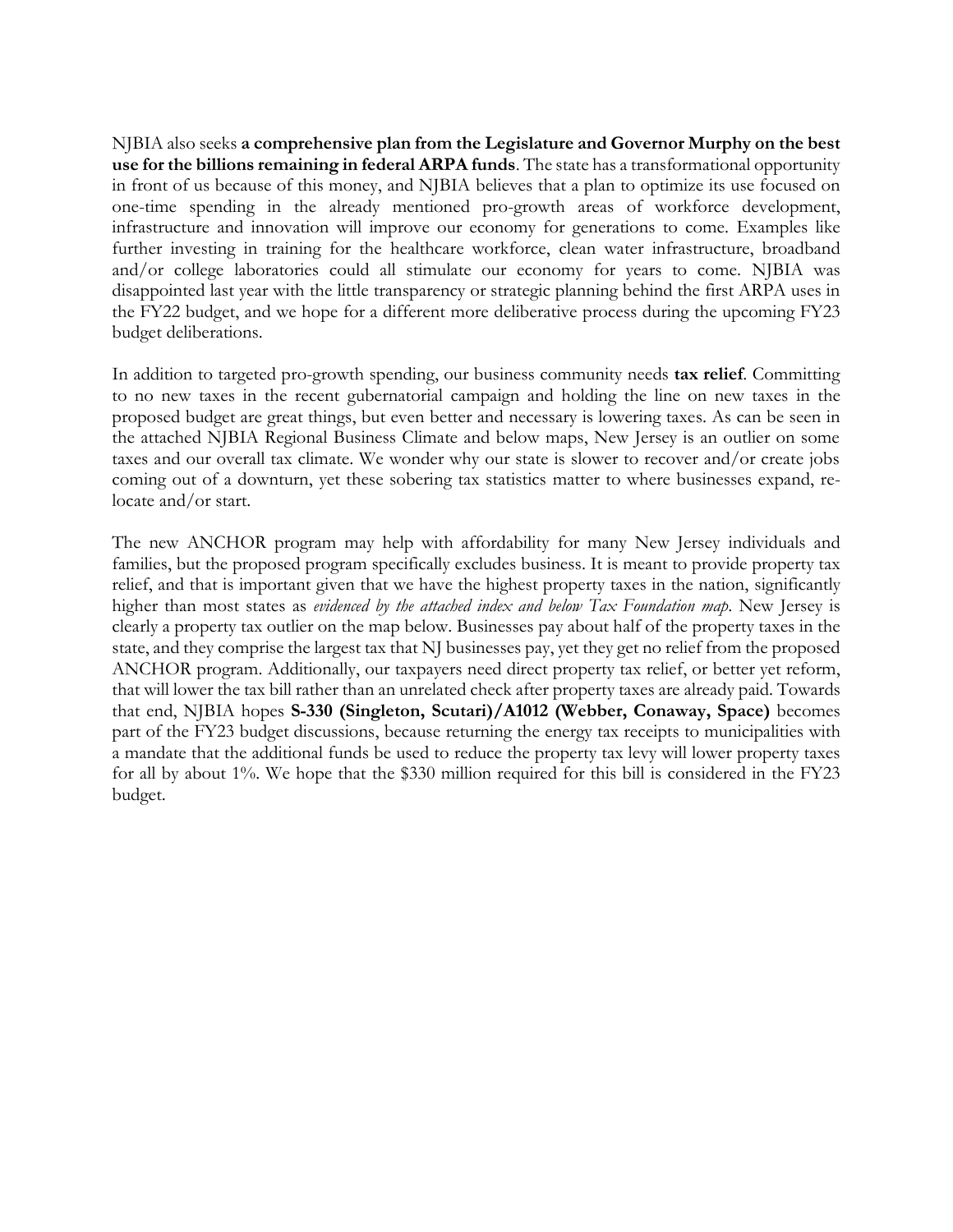# Where Do People Pay the Most in Property Taxes?

Median Property Taxes Paid by County, 2019 (5-year Estimate)



Another tax relief bill that will help all businesses is **S-733 (Madden, Singleton)/A-2152 (Greenwald)**, the UI compromise bill to smooth the pending UI payroll tax increase. This bill softens an employer tax increase on jobs from almost \$1 billion to about \$600 million. Additionally, NJBIA advocated for a plan as part of the FY23 budget process for the best uses of ARPA earlier in this testimony, and we hope that that plan would include using those funds to pay off the federal loan, as S-733/A-2152 requires. A majority of states in the nation have deposited federal funds into their UI funds. This would also avoid paying unnecessary interest on these loans and a federal unemployment tax increase (FUTA). It must be emphasized that the UI payroll tax is a tax increase and more so a tax increase on jobs.

Besides relief from our ever-escalating/highest-in-the-nation property taxes and our growing UI payroll taxes, New Jersey is also a state outlier regarding **corporate taxation**. We have the highest corporate tax rate in the nation at 11.5%, the only state with a double-digit rate. Number two is our neighbor, Pennsylvania, and they are currently pursuing a significant bi-partisan corporate tax cut. The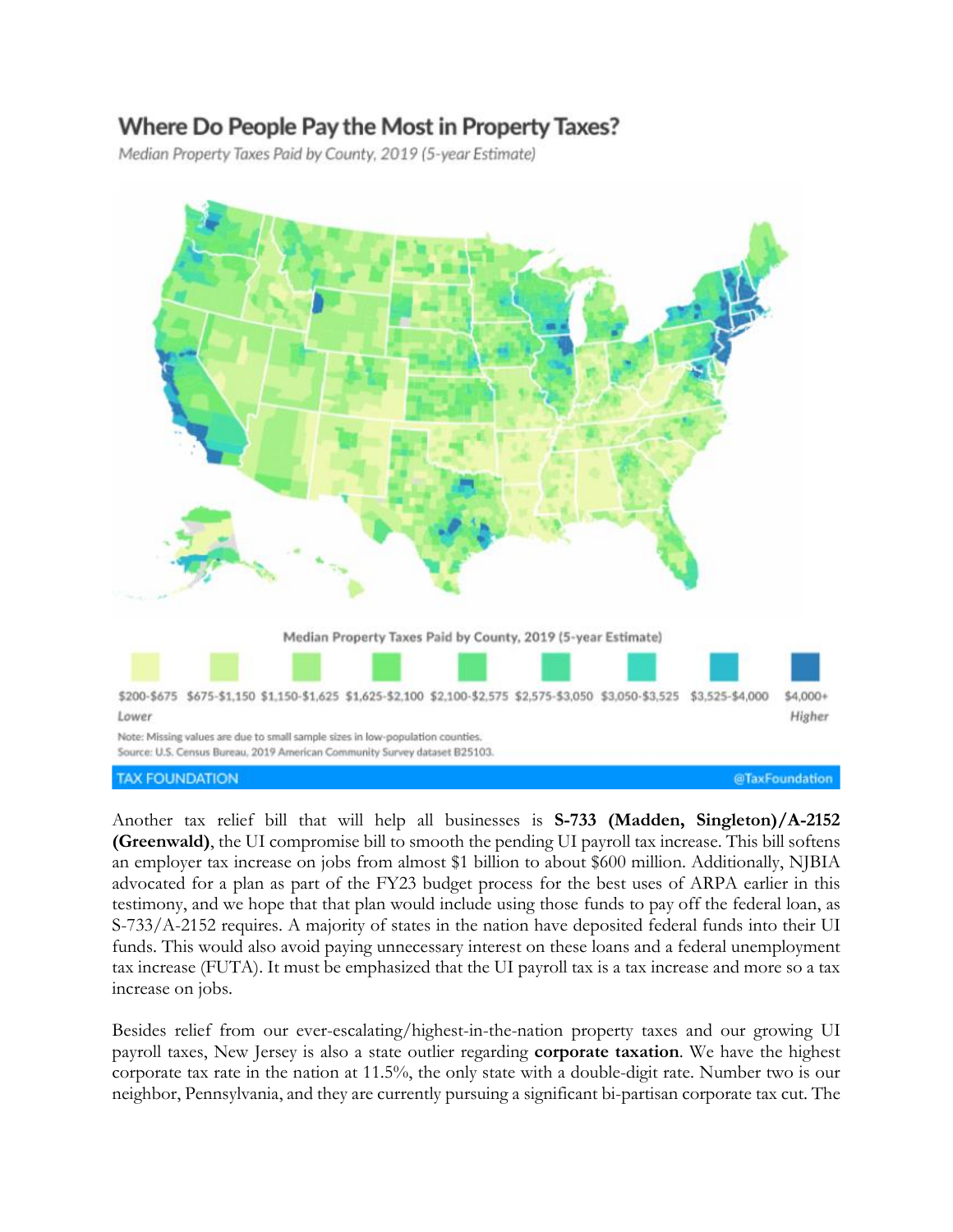below Tax Foundation map clearly shows our state as a corporate tax outlier. The sunset of that higher rate comes up in the FY24 budget and we should remember that the initial sunset was supposed to have already happened at the end of 2021. This should be kept in mind now as you make decisions that can make it easier for that to sunset next year.

# How High are Corporate Income Tax Rates in Your State?

Top State Marginal Corporate Income Tax Rates as of January 1, 2022



Note: In addition to regular income taxes, many states impose other taxes on corporations such as gross receipts taxes and franchise taxes. Some states also impose an alternative minimum tax and special rates on financial institutions.

\*Nevada, Ohio, Texas, and Washington do not have a corporate income tax but do have a gross receipts tax with rates not strictly comparable to corporate income tax rates. Delaware and Oregon have gross receipts taxes in addition to corporate income taxes, as do several states like Pennsylvania, Virginia, and West Virginia, which permit gross receipts taxes at the local (but not state) level.

Connecticut charges a 10% surtax on a business's tax liability if it has gross proceeds of \$100 million or more, or if it files as part of a combined unitary group. This surtax was recently extended and is scheduled to expire on January 1, 2023.

Illinois' rate includes two separate corporate income taxes, one at a 7% rate and one at a 2.5% rate. In New Jersey, the rates indicated apply to a corporation's entire net income rather than just income over the threshold. A temporary and retroactive surcharge is in effect from 2020 to 2023, bringing the rate to 11.5% for businesses with income over \$1 million.

Sources: Tax Foundation; state tax statutes, forms, and instructions; Bloomberg Tax.

**TAX FOUNDATION** 

It is also important to note that we are an outlier in how we treat foreign income or **GILTI** (Global Intangible Low-Taxed Income). The Tax Foundation map below shows that we are one of the few states to tax GILTI at all and have the highest rate of those that do. This makes it less affordable for a multinational corporation to expand their business in New Jersey and therefore, hurts our competitiveness.

Top State Marginal Corporate Income Tax Rates as of January 1, 2022



@TaxFoundation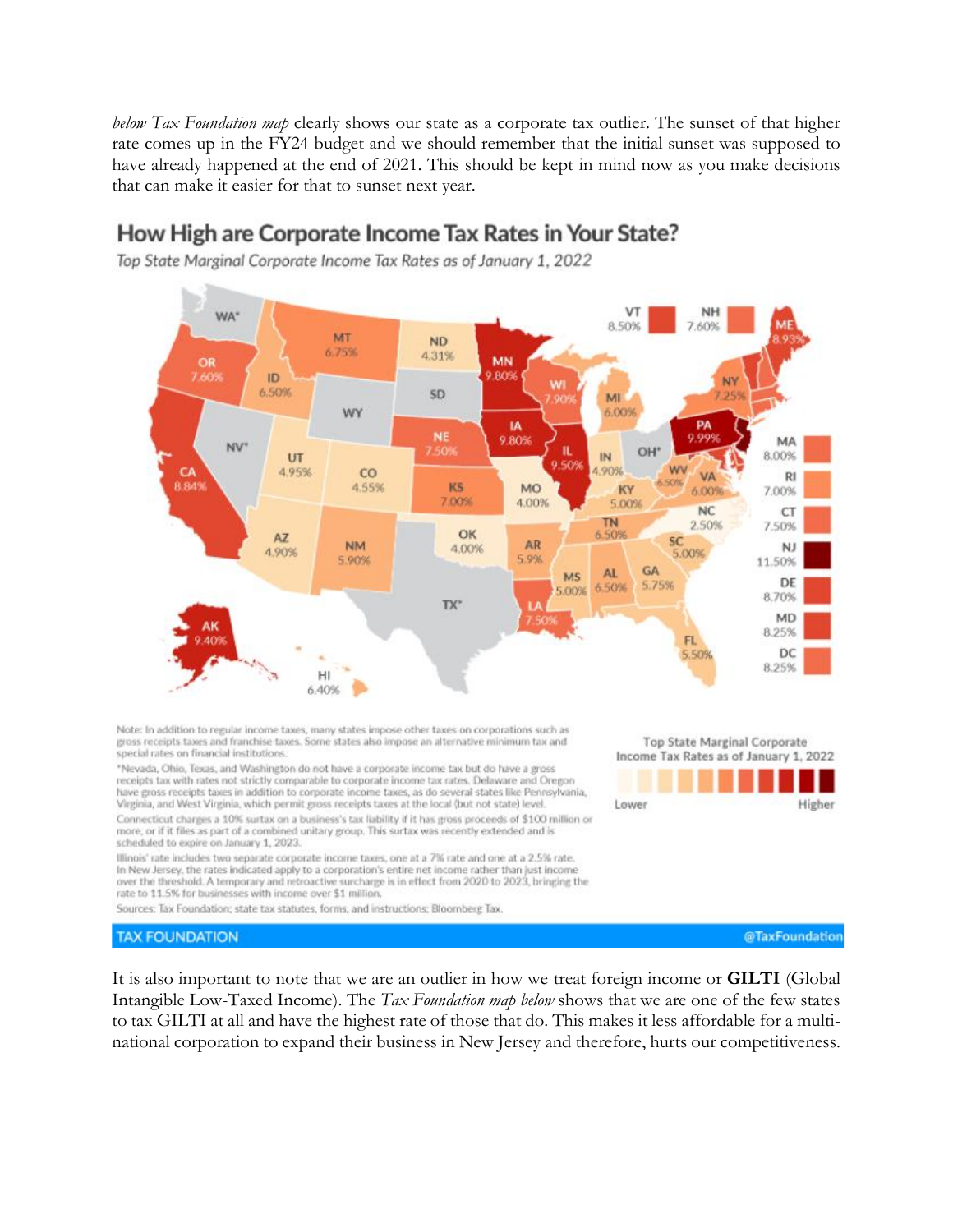# Twenty States and the District of Columbia Continue to Tax GILTI

State Taxation of Global Intangible Low-Taxed Income (as of May 20, 2021)



**TAX FOUNDATION** 

Additionally on corporate taxes, legislators should know that we have several aspects of our state corporate taxes that are tied to federal corporate tax policy. Some of these federal tax policies are increasing in the area of research and development and interest limitation which will trigger an unintentional state tax increase. NJBIA looks forward to further discussing with you how we can ensure that these federal changes do not automatically make New Jersey less affordable, especially after there have been commitments to no new state taxes.

One last interesting point on New Jersey's corporate taxes that possibly points to over-taxation from recent changes is its growth. Corporate tax revenue had hovered in the \$2 to \$3 billion range for years, being around \$2.5 billion just 5 years ago. Since then, corporate tax revenues have doubled to their current projection of \$5 billion. It was not too long ago that OLS and Treasury in their budget hearings worried about the erosion of corporate taxes due to the possible over-use of tax incentives, and yet they have been growing at a significantly faster rate than the state's other major tax revenues. With the rapid growth of corporate revenues due to a combination of the higher rate, recent federal changes that impacted state taxes, GILTI, the move to combined reporting and others, corporate revenues are strong enough that we can afford corporate tax relief.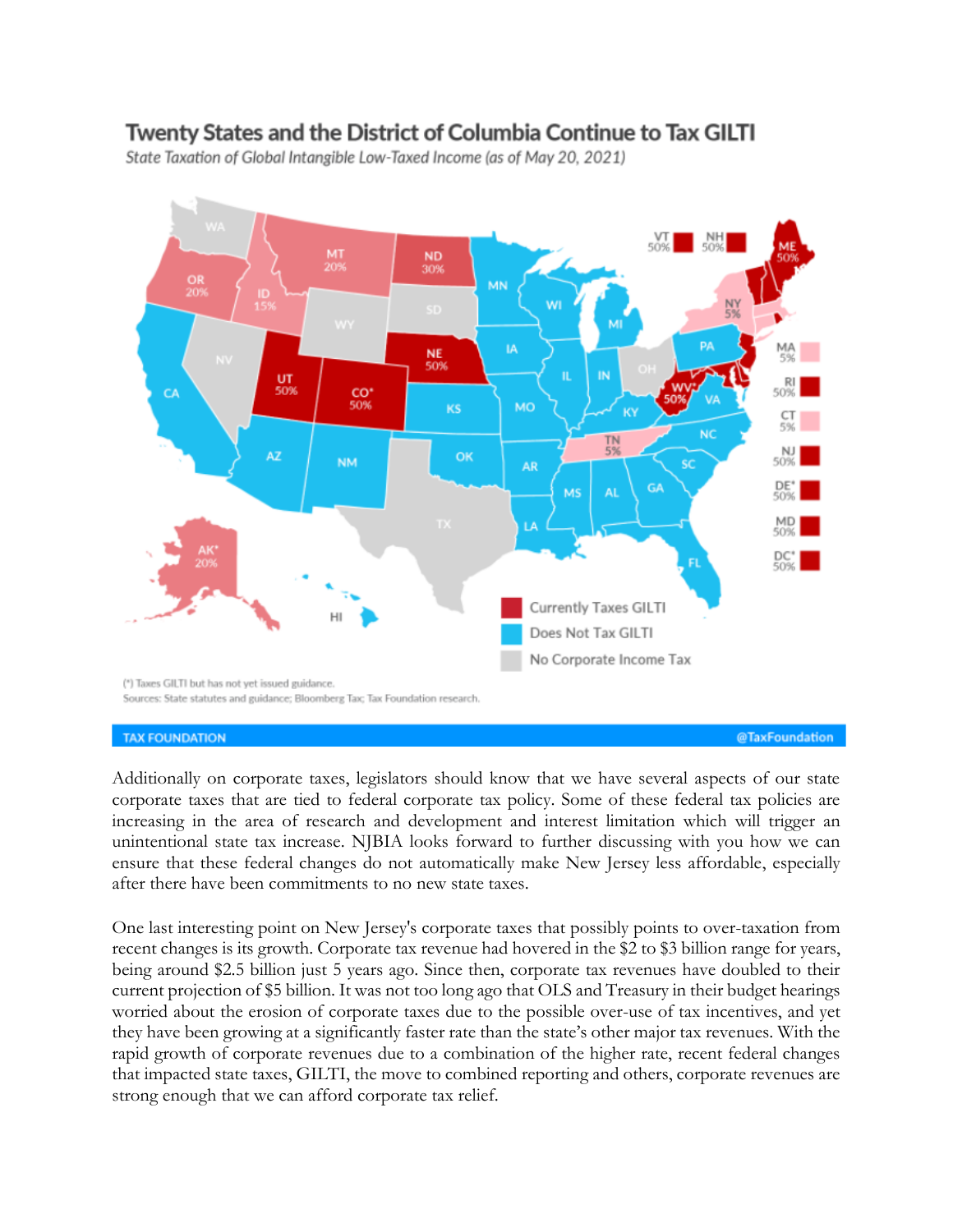Also, on tax policy for all businesses, NJBIA understands and appreciates the focus on helping small businesses who disproportionately suffered in the pandemic, but many larger corporations also struggled, and even for those that fared better, their corporate expansions are often tied to state tax climates. Whether it is the small Main Street business that may close, the mid-size manufacturer that may be less able to expand and create jobs or the major corporation that expands elsewhere, affordability and tax climate matters.

When New Jersey is in our current and unique strong cash position regarding our budget, it is critical that the state explore how we can make it more affordable to do business here. Where can we eliminate or reduce the competitive disadvantages that New Jersey businesses have versus businesses in our neighbor states as shown in the following Regional Business Climate graphic? If we address some of the above tax relief options plus add some investments in workforce development, infrastructure and innovation, we could have a state budget that prioritizes affordability and economic recovery and well positions New Jersey to be a job creation leader instead of the laggard that we often have been in recent years.

Thank you for considering NJBIA's perspective on the FY23 state budget, and we look forward to working with all of you over the next few months to better focus this budget on supporting our business community and making New Jersey more affordable. Please email Christopher Emigholz at [cemigholz@njbia.org](mailto:cemigholz@njbia.org) to further discuss any of NJBIA's budget points.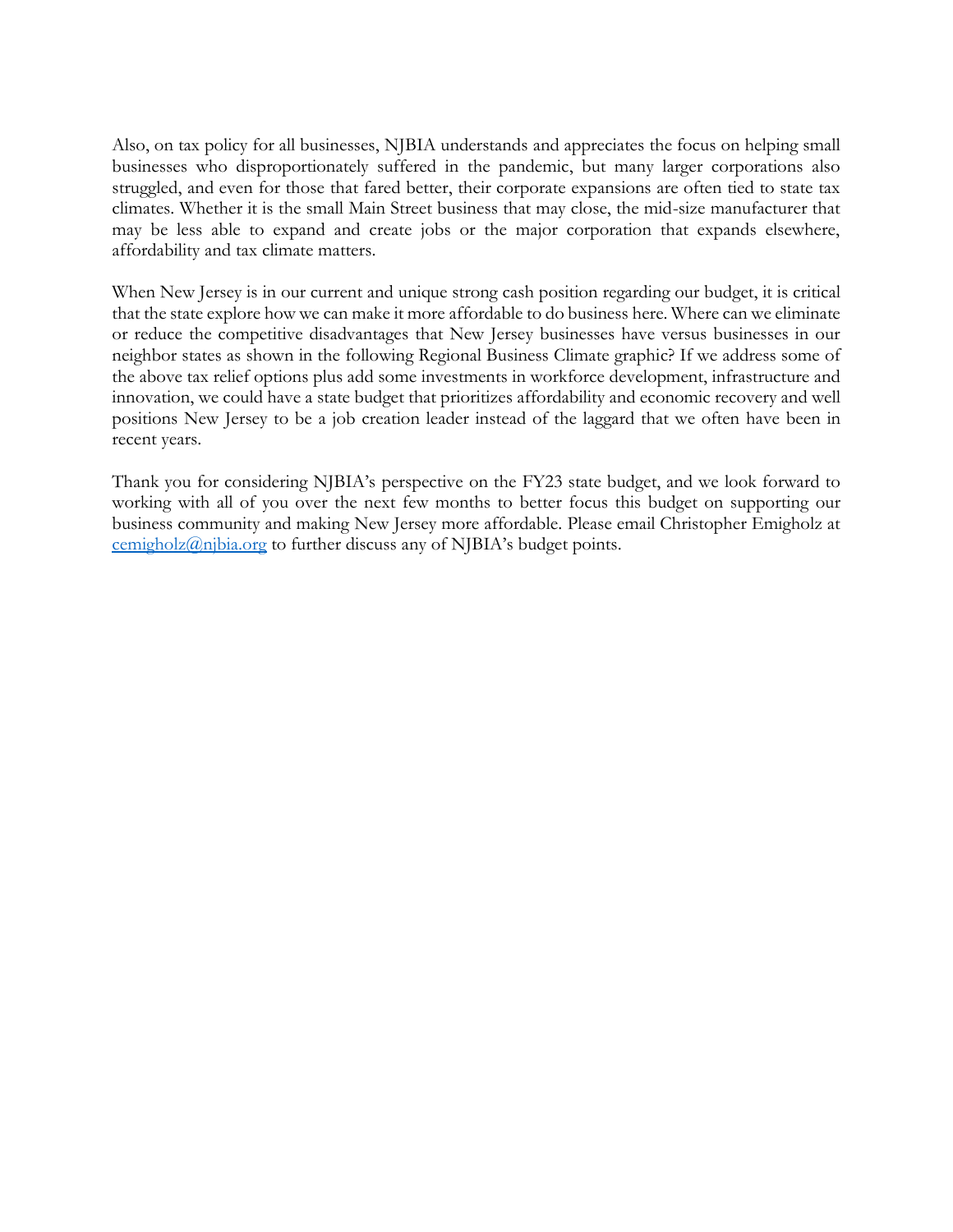

# **2022 Regional Business Climate**

New Jersey Remains Worst in Region